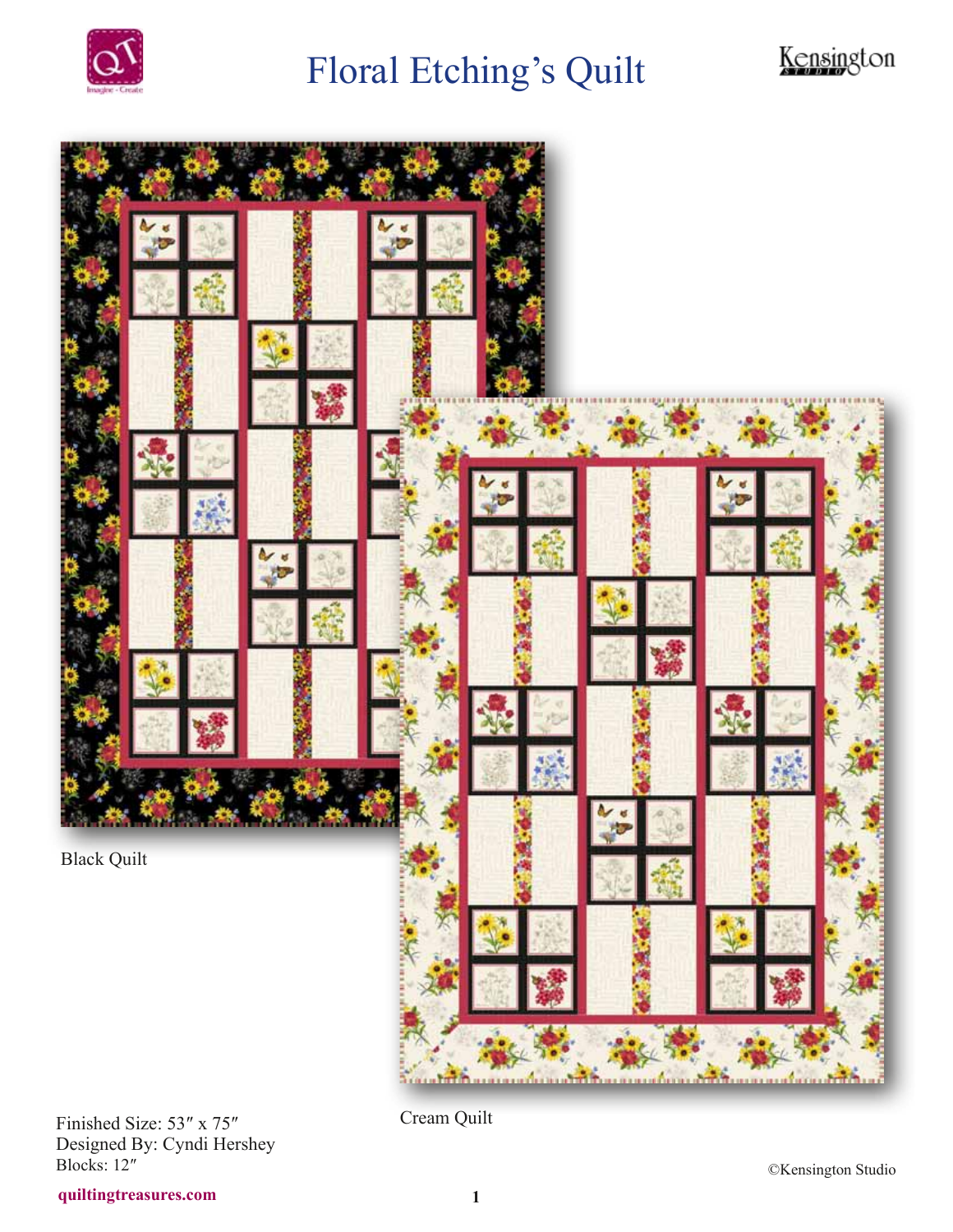

## Floral Etching's Quilt



| <b>Black Quilt</b>                                                                                 |                |
|----------------------------------------------------------------------------------------------------|----------------|
| <b>FABRIC REQUIREMENTS</b>                                                                         |                |
|                                                                                                    |                |
| Design                                                                                             | Yards          |
| 23514-J                                                                                            | 1              |
| 23515-J                                                                                            | $2\frac{3}{8}$ |
| 23516-J                                                                                            | $\frac{1}{4}$  |
| 23517-E                                                                                            | $\frac{7}{8}$  |
| 23518-J                                                                                            | $\frac{5}{8}$  |
| 23518-R                                                                                            | $\frac{1}{2}$  |
| 23519-J                                                                                            | $\frac{5}{8}$  |
| <b>Binding Only</b>                                                                                |                |
| Backing of choice = $4\frac{5}{8}$ yards of 45" fabric,<br>or $1\frac{3}{4}$ yards of 108" fabric. |                |

| <b>Cream Ouilt</b>                                                                                 |                |  |
|----------------------------------------------------------------------------------------------------|----------------|--|
| <b>FABRIC REQUIREMENTS</b>                                                                         |                |  |
| Design                                                                                             | Yards          |  |
| 23514-J                                                                                            |                |  |
| 23515-E                                                                                            | $2\frac{3}{8}$ |  |
| 23516-E                                                                                            | $\frac{1}{4}$  |  |
| 23517-E                                                                                            | $\frac{7}{8}$  |  |
| 23518-J                                                                                            | $\frac{5}{8}$  |  |
| 23518-R                                                                                            | $\frac{1}{2}$  |  |
| 23519-E<br><b>Binding Only</b>                                                                     | $\frac{5}{8}$  |  |
| Backing of choice = $4\frac{5}{8}$ yards of 45" fabric,<br>or $1\frac{3}{4}$ yards of 108" fabric. |                |  |



#### **Cutting**

*Note: All strips are cut across the width of the fabric unless otherwise noted.* 

#### **A. 23514-J (patches)**

- Cut (8) blocks that each contains four patches.
- Cut ¼″ beyond edge of each block.

### **B. 23515-J (large black floral)**

- **23515-E (large cream floral)** • Cut (4)  $6\frac{1}{2}$ " strips from the length of the fabric
- (parallel to the selvages).
- Cut two strips to  $6\frac{1}{2}$ " x 63".

#### **C. 23516-J (small black floral)**

**23516-E (small cream floral)**

• Cut (3)  $2\frac{1}{2}$ " strips; subcut (7)  $2\frac{1}{2}$ " x  $12\frac{1}{2}$ " rectangles.

#### **D. 23517-E (cream tonal print)**

• Cut (5)  $5\frac{1}{2}$ " strips; subcut (14)  $5\frac{1}{2}$ " x  $12\frac{1}{2}$ " rectangles.

#### **E. 23518-J (black tonal print)**

• Cut (12)  $1\frac{1}{2}$ " strips; subcut (16)  $1\frac{1}{2}$ " x  $12\frac{1}{2}$ " and (16)  $1\frac{1}{2}$ " x  $13\frac{1}{2}$ ".

#### **F. 23518-R (red tonal print)**

- Cut (9)  $1\frac{1}{2}$ " strips. Sew together end to end with diagonal seams; press.
- Cut (2)  $1\frac{1}{2}$ " x 60 $\frac{1}{2}$ ", (2)  $1\frac{1}{2}$ " x 65" and (2)  $1\frac{1}{2}$ " x 45".

#### **G. 23519-J (black stripe) 23519-E (cream stripe)**

• Cut (7)  $2\frac{1}{2}$ " strips for binding.